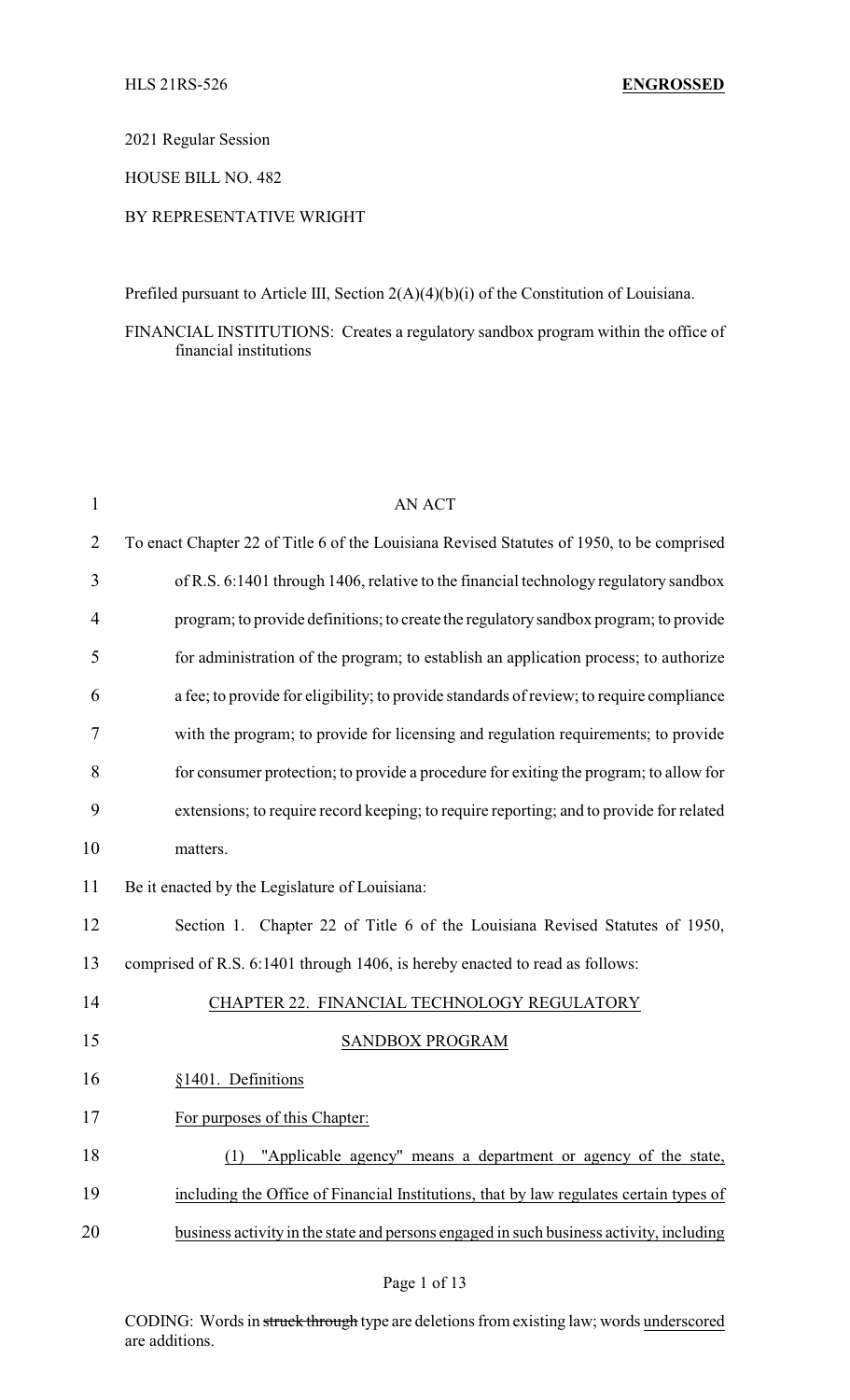| $\mathbf{1}$   | the issuance of licenses or other types of authorization, which the office determines       |
|----------------|---------------------------------------------------------------------------------------------|
| $\overline{2}$ | would otherwise regulate a sandbox participant.                                             |
| 3              | (2) "Applicant" means any natural or juridical person who is applying to                    |
| 4              | participate in the regulatory sandbox.                                                      |
| 5              | (3) "Blockchain technology" means the use of a digital database containing                  |
| 6              | records of financial transactions, which can be simultaneously used and shared              |
| 7              | within a decentralized, publicly accessible network and can record transactions             |
| 8              | between two parties in a verifiable and permanent way.                                      |
| 9              | (4) "Consumer" means a person that purchases or otherwise enters into a                     |
| 10             | transaction or agreement to receive an innovative product or service that is being          |
| 11             | tested by a sandbox participant.                                                            |
| 12             | $(5)(a)$ "Financial product or service" means either of the following:                      |
| 13             | A financial product or financial service that requires state licensure or<br>(i)            |
| 14             | registration.                                                                               |
| 15             | (ii) A financial product or financial service that includes a business model,               |
| 16             | delivery mechanism, or element that may require a license or other authorization to         |
| 17             | act as a financial institution, enterprise, or other entity that is regulated by this Title |
| 18             | or any other applicable banking law of this state.                                          |
| 19             | (b) "Financial product or service" does not include a product or service that               |
| 20             | is governed by either of the following:                                                     |
| 21             | Insurance regulation, as provided for in Title 37 of the Louisiana<br>(i)                   |
| 22             | Administrative Code.                                                                        |
| 23             | (ii) Louisiana securities law, as provided for in Title 51 of the Louisiana                 |
| 24             | Revised Statutes of 1950.                                                                   |
| 25             | "Innovation" means the use or incorporation of a new or emerging<br>(6)                     |
| 26             | technology or a new use of existing technology, including blockchain technology,            |
| 27             | to address a problem, provide a benefit, or otherwise offer a product, service,             |
| 28             | business model, or delivery mechanism that is not known by the office to have a             |
| 29             | comparable widespread offering in the state.                                                |

## Page 2 of 13

CODING: Words in struck through type are deletions from existing law; words underscored are additions.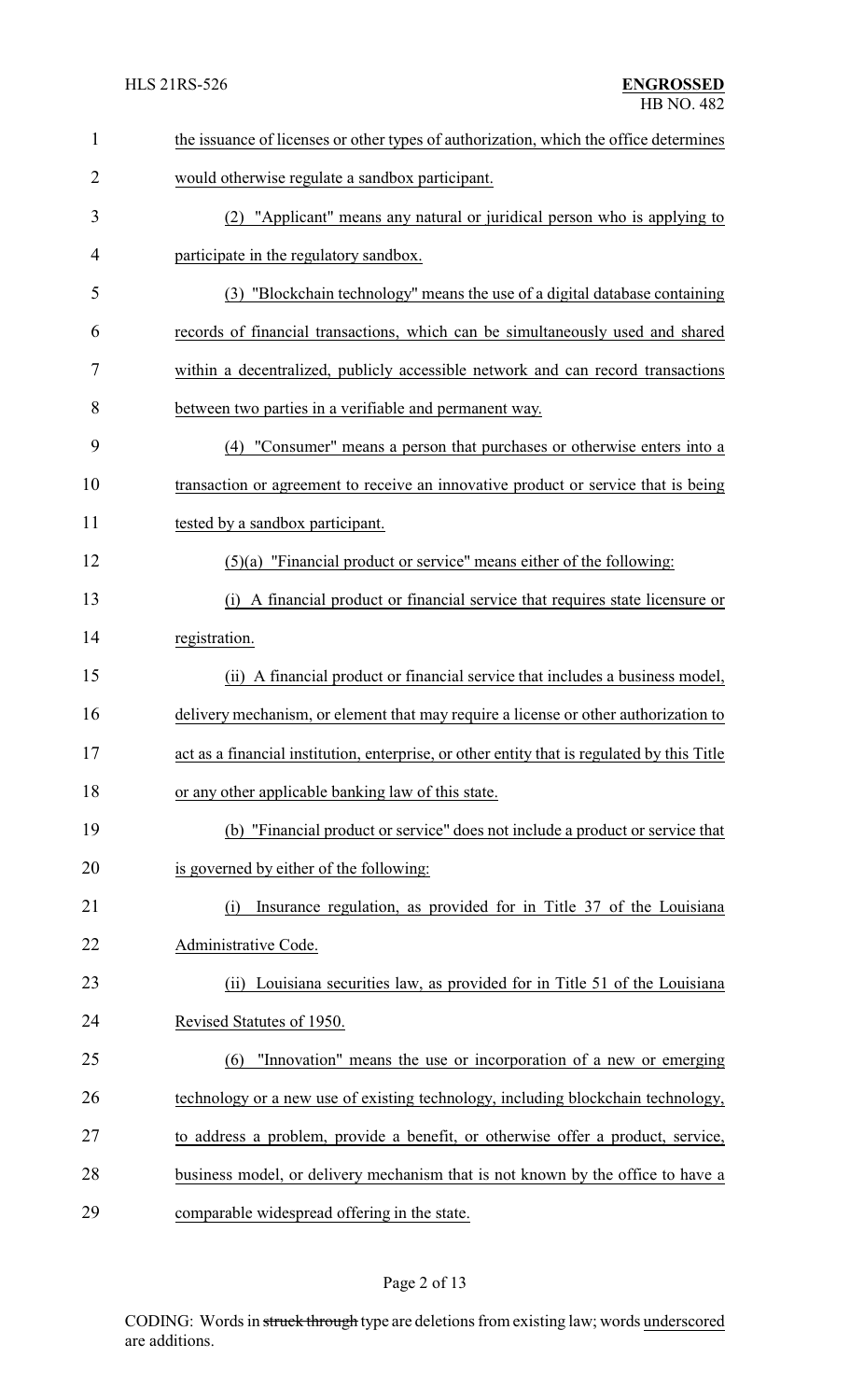| $\mathbf{1}$   | (7) "Innovative product or service" means a financial product or service that          |
|----------------|----------------------------------------------------------------------------------------|
| $\overline{2}$ | includes an innovation.                                                                |
| 3              | (8) "Office" means Office of Financial Institutions.                                   |
| 4              | (9) "Regulatory sandbox" means the regulatory sandbox program established              |
| 5              | in R.S. 6:1402, which allows a person to temporarily test an innovative product or     |
| 6              | service on a limited basis without otherwise being licensed or authorized to act under |
| 7              | the laws of this state.                                                                |
| 8              | (10) "Sandbox participant" means a person whose application to participate             |
| 9              | in the regulatory sandbox is approved in accordance with the provisions of this        |
| 10             | Chapter.                                                                               |
| 11             | (11) "Test" means to provide an innovative product or service in accordance            |
| 12             | with the provisions of this Chapter.                                                   |
| 13             | §1402.<br>Regulatory sandbox program; creation; administration; standards and          |
| 14             | procedure for application; fees allowed; consultation; standards of review;            |
| 15             | procedure for approval and denial                                                      |
| 16             | A. The office shall create and maintain a regulatory sandbox program.                  |
| 17             | B. In administering the regulatory sandbox, the office shall do each of the            |
| 18             | following:                                                                             |
| 19             | Consult with each applicable agency.                                                   |
| 20             | Establish a procedure allowing a person to obtain limited access to the                |
| 21             | market in this state, in order to test an innovative product or service without        |
| 22             | obtaining a license or other authorization that is otherwise required.                 |
| 23             | C. The office may enter into agreements with, or follow the best practices             |
| 24             | of, the Consumer Financial Protection Bureau or other states that are administering    |
| 25             | similar programs.                                                                      |
| 26             | D. An applicant for the regulatory sandbox shall submit an application to the          |
| 27             | office. The office shall prescribe the form of the application, and the application is |
| 28             | to achieve all of the following:                                                       |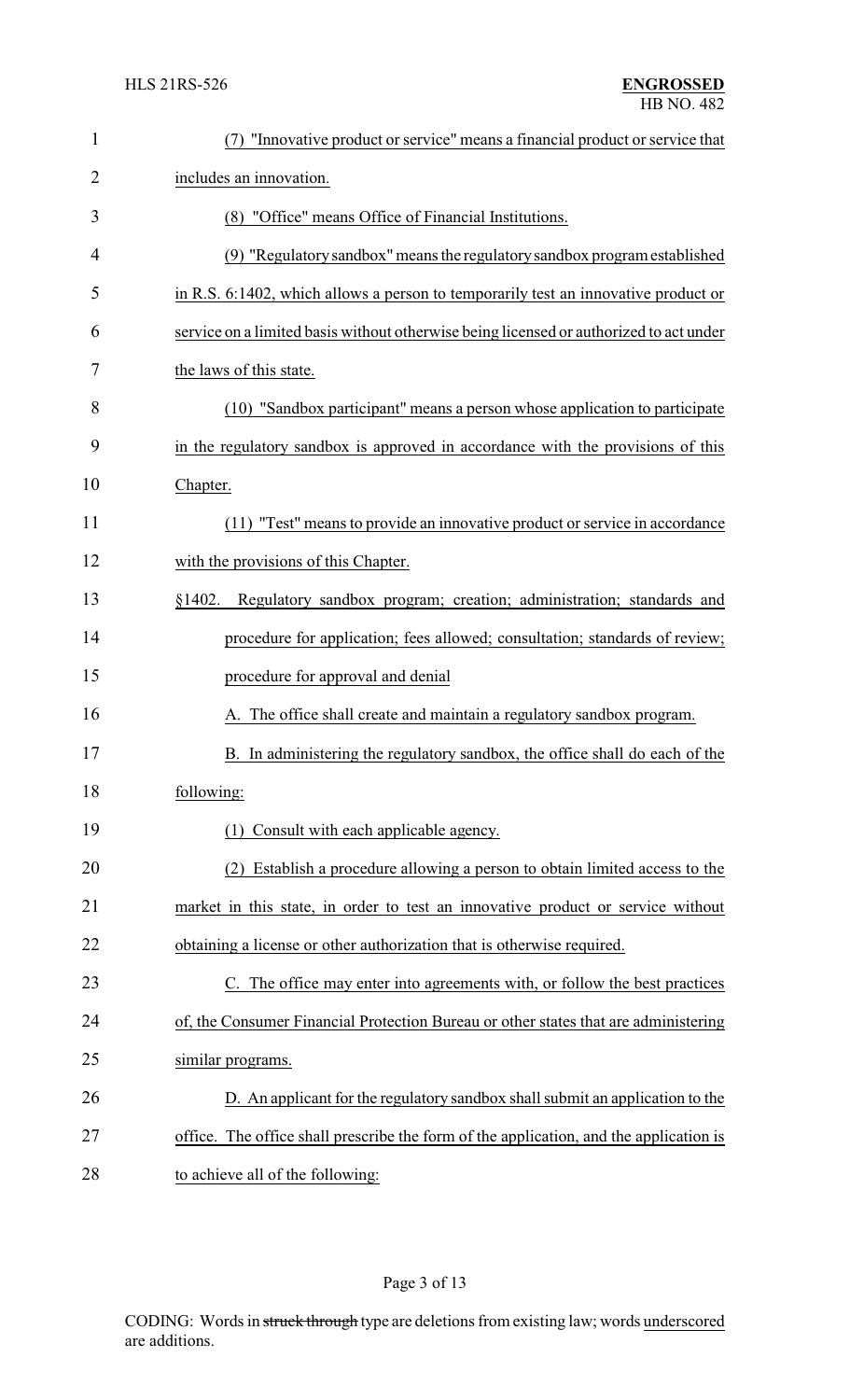| 1              | Allow the applicant to demonstrate that he is subject to the jurisdiction<br>(1)        |
|----------------|-----------------------------------------------------------------------------------------|
| $\overline{2}$ | of the state.                                                                           |
| 3              | (2) Allow the applicant to demonstrate that he has established a physical               |
| 4              | location in the state, where testing will be developed and performed and where all      |
| 5              | required records, documents, and data will be maintained.                               |
| 6              | (3) Allow the applicant to provide relevant personal and contact information            |
| 7              | for the applicant including legal names, addresses, telephone numbers, email            |
| 8              | addresses, website addresses, and other information required by the office.             |
| 9              | (4) Allow the applicant to disclose criminal convictions of the applicant or            |
| 10             | other participating personnel.                                                          |
| 11             | (5) Allow the applicant to demonstrate that he has the necessary personnel,             |
| 12             | financial and technical expertise, and access to capital required to participate in the |
| 13             | regulatory sandbox.                                                                     |
| 14             | (6) Allow the applicant to demonstrate that he has developed a plan to test,            |
| 15             | monitor, and assess the innovative product or service.                                  |
| 16             | Allow the applicant to provide a description of the innovative product or               |
| 17             | service to be tested, including statements regarding all of the following:              |
| 18             | (a) How the innovative product or service is subject to licensing or other              |
| 19             | authorization requirements outside of the regulatory sandbox.                           |
| 20             | (b) How the innovative product or service would benefit consumers.                      |
| 21             | (c) How the innovative product or service is different from other products              |
| 22             | or services available in the state.                                                     |
| 23             | (d) What risks, if any, may confront consumers who purchase or use the                  |
| 24             | innovative product or service.                                                          |
| 25             | (e) How participating in the regulatory sandbox would enable a successful               |
| 26             | test of the innovative product or service.                                              |
| 27             | (f) A description of the proposed testing plan, including estimated time                |
| 28             | periods for beginning the test, ending the test, and obtaining necessary licensure or   |
| 29             | authorizations after the testing is complete.                                           |

## Page 4 of 13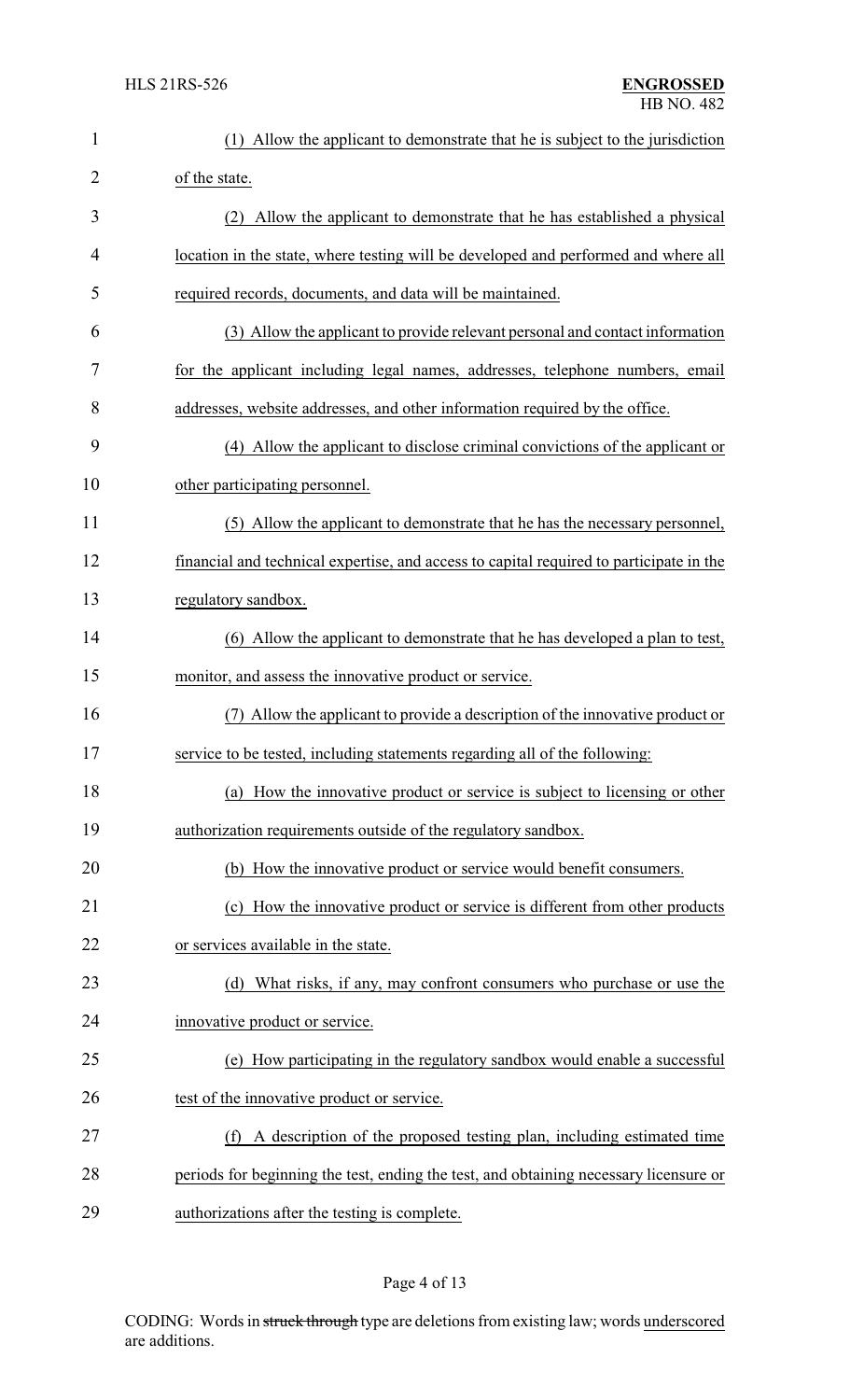| $\mathbf{1}$ | (g) A description of how the applicant will perform ongoing duties after the            |
|--------------|-----------------------------------------------------------------------------------------|
| 2            | testing is complete.                                                                    |
| 3            | The manner in which the applicant will end the test and protect<br>(h)                  |
| 4            | consumers if the test fails.                                                            |
| 5            | Allow the applicant to provide any other required information as<br>(8)                 |
| 6            | determined by the office.                                                               |
| 7            | E. The office may collect an application fee from an applicant that is set in           |
| 8            | accordance with state law.                                                              |
| 9            | F. An applicant shall file a separate application for each innovative product           |
| 10           | or service that the applicant wants to test.                                            |
| 11           | G. After an application is filed, the office may seek additional information            |
| 12           | from the applicant as the office deems necessary.                                       |
| 13           | H. Subject to the provisions of Subsection I of this Section, not later than            |
| 14           | ninety days after the day on which a completed application is received by the office,   |
| 15           | the office shall inform the applicant as to whether the applicant is approved for entry |
| 16           | into the regulatory sandbox.                                                            |
| 17           | I. The office and an applicant may mutually agree to extend the ninety day              |
| 18           | time period provided for in Subsection H of this Section.                               |
| 19           | J.(1) In reviewing an application pursuant to this Section, the office shall            |
| 20           | consult with, and get approval from, each applicable agency before admitting an         |
| 21           | applicant into the regulatory sandbox.                                                  |
| 22           | (2) In consulting with an applicable agency, pursuant to Paragraph (1) of this          |
| 23           | Subsection, the office shall seek information to determine the following:               |
| 24           | If the applicable agency has previously issued a license or other<br>(a)                |
| 25           | authorization to the applicant.                                                         |
| 26           | If the applicable agency has previously investigated, sanctioned, or<br>(b)             |
| 27           | pursued legal action against the applicant.                                             |
| 28           | (c) If the applicant could obtain a license or other authorization from the             |
| 29           | applicable agency after exiting the regulatory sandbox.                                 |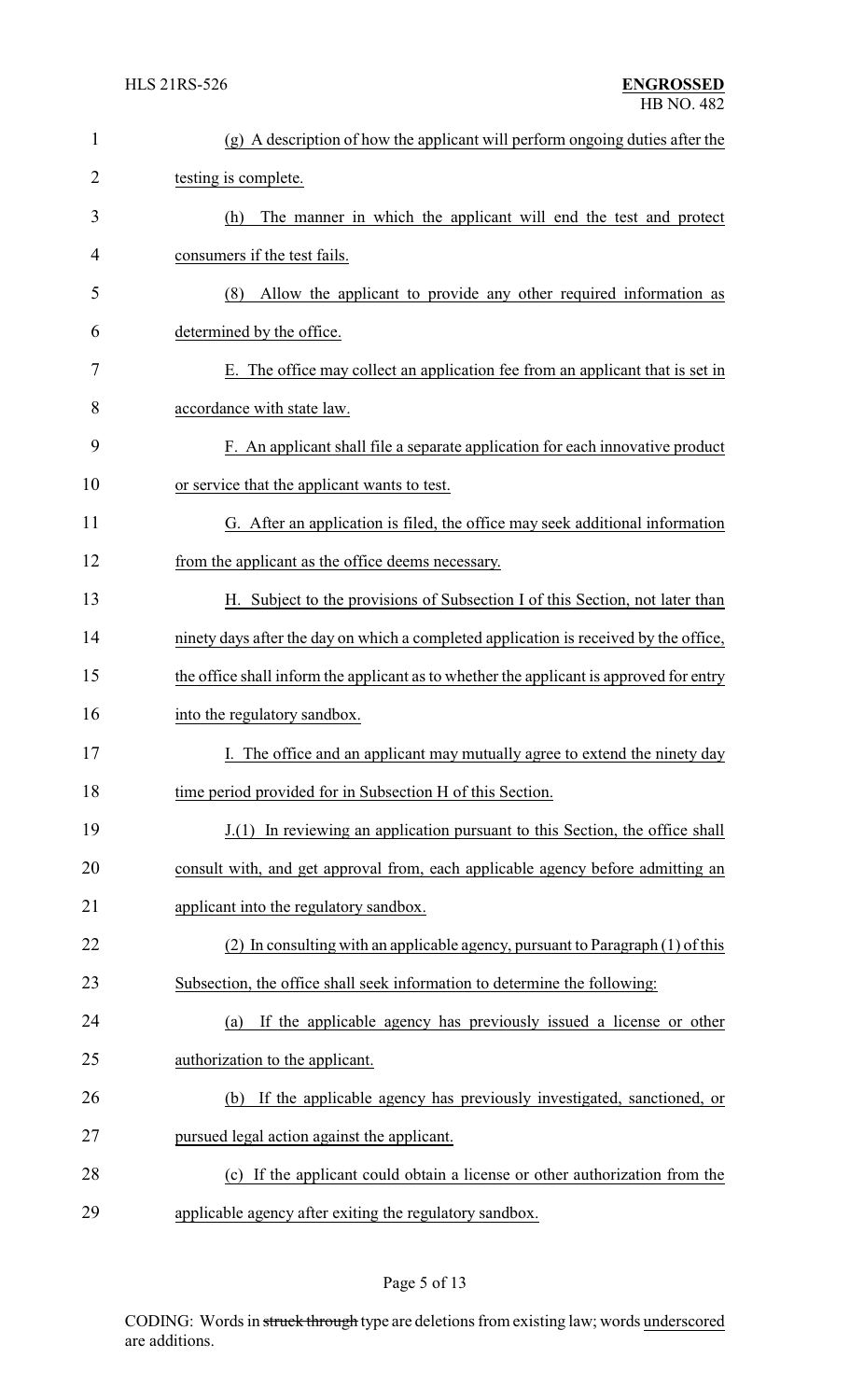| $\mathbf{1}$   | (d) Which licensure requirements or other regulations, if any, should not be              |
|----------------|-------------------------------------------------------------------------------------------|
| $\overline{2}$ | waived even if the applicant is accepted into the regulatory sandbox.                     |
| 3              | K. In reviewing an application pursuant to this Section, the office shall                 |
| 4              | consider whether a competitor to the applicant is or has been a sandbox participant       |
| 5              | and, if so, weigh that as a factor in favor of allowing the applicant to also become a    |
| 6              | sandbox participant.                                                                      |
| 7              | L. If the office and each applicable agency approve admitting an applicant                |
| 8              | into the regulatory sandbox, an applicant shall become a sandbox participant.             |
| 9              | The office may deny any application submitted pursuant to this<br>M(1)                    |
| 10             | Section, for any reason, at the office's discretion.                                      |
| 11             | (2) If the office denies an application submitted pursuant to this Section, the           |
| 12             | office shall provide to the applicant a written description of the reasons for the denial |
| 13             | as a sandbox participant.                                                                 |
| 14             | §1403. Scope of the regulatory sandbox                                                    |
| 15             | A. If the office approves an application pursuant to R.S. 6:1402, the sandbox             |
| 16             | participant has twenty-four months after the day on which the application was             |
| 17             | approved, in which to test the innovative product or service described in the sandbox     |
| 18             | participant's application.                                                                |
| 19             | B. An innovative product or service that is tested within the regulatory                  |
| 20             | sandbox is subject to the following conditions:                                           |
| 21             | Consumers shall be residents of the state.                                                |
| 22             | (2) The office may, on a case-by-case basis, specify the maximum number                   |
| 23             | of consumers who may transact through or enter into an agreement to use the               |
| 24             | innovative product or service.                                                            |
| 25             | (3) If a sandbox participant is testing a consumer loan, the office may, on               |
| 26             | a case-by-case basis, specify the maximum amount of an individual loan that may           |
| 27             | be issued to an individual consumer and the maximum amount of aggregate loans             |
| 28             | that may be issued to an individual consumer.                                             |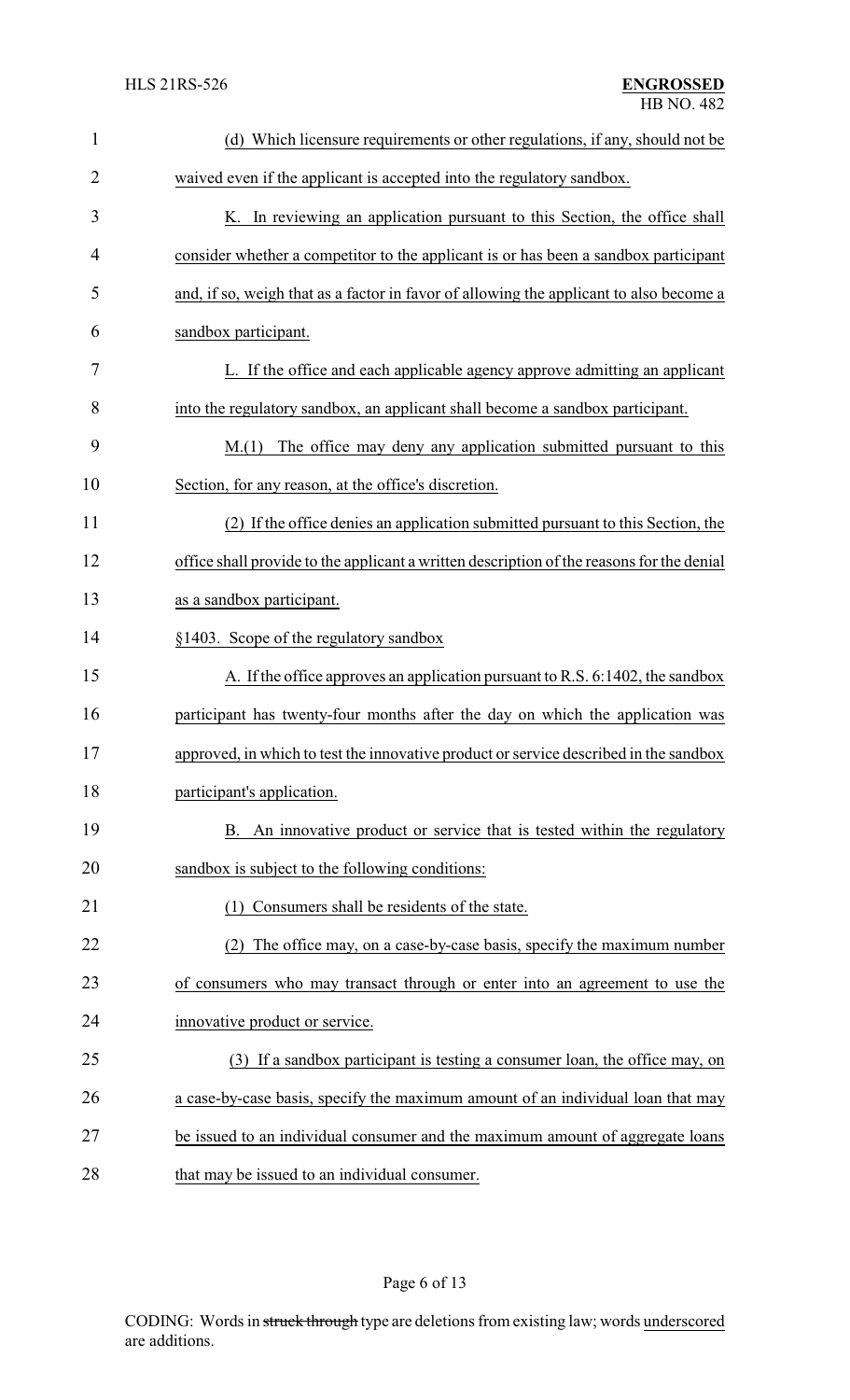| $\mathbf{1}$ | If a sandbox participant testing an innovative product or service that<br>(4)              |
|--------------|--------------------------------------------------------------------------------------------|
| 2            | would normally require a money transmitters license under state law, the office may,       |
| 3            | on a case-by-case basis, specify the maximum amount of a single transaction for an         |
| 4            | individual consumer and the maximum aggregate number of transactions for an                |
| 5            | individual consumer.                                                                       |
| 6            | C. This Section does not restrict a sandbox participant who holds a license                |
| 7            | or other authorization in another jurisdiction from acting in accordance with that         |
| 8            | license or other authorization.                                                            |
| 9            | D. A sandbox participant shall be deemed to possess an appropriate license                 |
| 10           | under the laws of this state for the purposes of any provision of federal law requiring    |
| 11           | state licensure or authorization.                                                          |
| 12           | E. Except as otherwise provided in this Chapter, including Subsections F and               |
| 13           | G of this Section, a sandbox participant who is testing an innovative product or           |
| 14           | service is not subject to state laws that regulate financial products or services.         |
| 15           | F.(1) The office may only determine that certain state laws that regulate a                |
| 16           | financial product or service apply to a sandbox participant if the office, at the office's |
| 17           | sole discretion, determines that the following conditions are met:                         |
| 18           | An applicant's plan to protect consumers will not adequately protect<br>(a)                |
| 19           | consumers from the harm the state law addresses.                                           |
| 20           | (b) The benefits to consumers of applying the law outweigh the potential                   |
| 21           | benefits to consumers from increased competition, innovation, and consumer access          |
| 22           | that waiving the law, in conjunction with the applicant's ability to compensate            |
| 23           | consumers who may be harmed, would provide.                                                |
| 24           | If the office determines that certain state laws that regulate a financial<br>(2)          |
| 25           | product or service apply to a sandbox participant, the office shall notify the sandbox     |
| 26           | participant of the specific regulatory provisions that apply to the sandbox participant.   |
| 27           | Notwithstanding any other provision of this Chapter, a sandbox<br>G.                       |
| 28           | participant does not have immunity related to any criminal offense committed during        |
| 29           | the sandbox participant's participation in the regulatory sandbox.                         |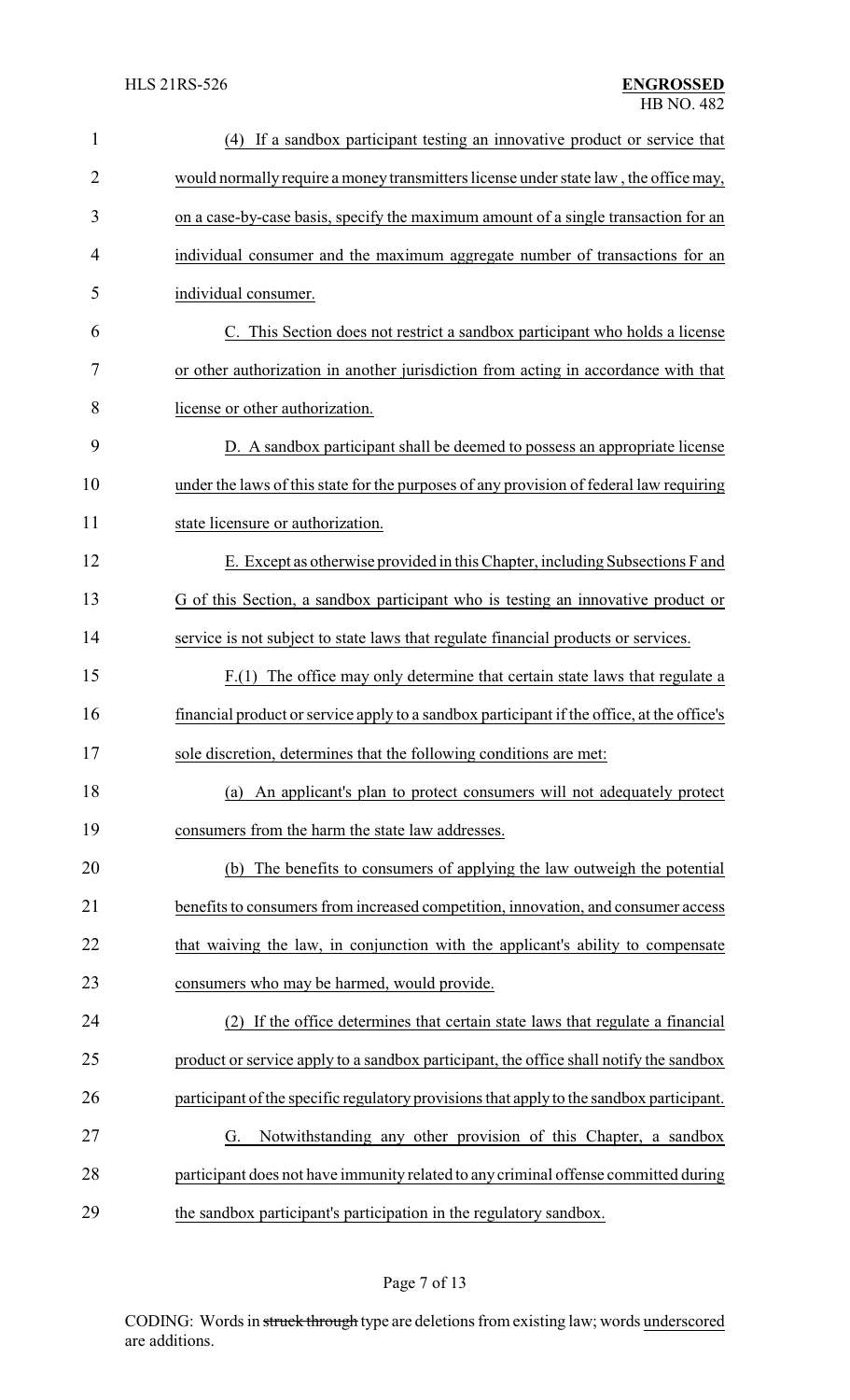| $\mathbf{1}$ | H. By written notice, the office may end a sandbox participant's participation         |
|--------------|----------------------------------------------------------------------------------------|
| 2            | in the regulatory sandbox at any time and for any reason, including if the office      |
| 3            | determines a sandbox participant is not operating in good faith to bring an innovative |
| 4            | product or service to market.                                                          |
| 5            | §1403. Consumer protection                                                             |
| 6            | Prior to providing an innovative product or service to a consumer, a                   |
| 7            | sandbox participant shall disclose all of the following to the consumer:               |
| 8            | (1) The name and contact information of the sandbox participant.                       |
| 9            | That the innovative product or service is authorized pursuant to the<br>(2)            |
| 10           | regulatory sandbox and, if applicable, that the sandbox participant does not have a    |
| 11           | license or other authorization to provide a product or service under state laws that   |
| 12           | regulate products or services outside the regulatory sandbox.                          |
| 13           | (3) That the innovative product or service is undergoing testing and may not           |
| 14           | function as intended and may expose the customer to financial risk.                    |
| 15           | (4) That the provider of the innovative product or service is not immune               |
| 16           | from civil liability for any losses or damages caused by the innovative product or     |
| 17           | service.                                                                               |
| 18           | (5) That the state does not endorse or recommend the innovative product or             |
| 19           | service.                                                                               |
| 20           | That the innovative product or service is a temporary test that may be<br>(6)          |
| 21           | discontinued at the end of the testing period.                                         |
| 22           | The expected end date of the testing period.                                           |
| 23           | (8) That a consumer may contact the office to file a complaint regarding the           |
| 24           | innovative product or service being tested and provide the office's telephone number   |
| 25           | and website address where a complaint may be filed.                                    |
| 26           | The disclosures required by Subsection A of this Section shall be<br>B.                |
| 27           | provided to a consumer in a clear and conspicuous form and, for an internet or         |
| 28           | application-based innovative product or service, a consumer shall acknowledge          |
| 29           | receipt of the disclosure before a transaction may be completed.                       |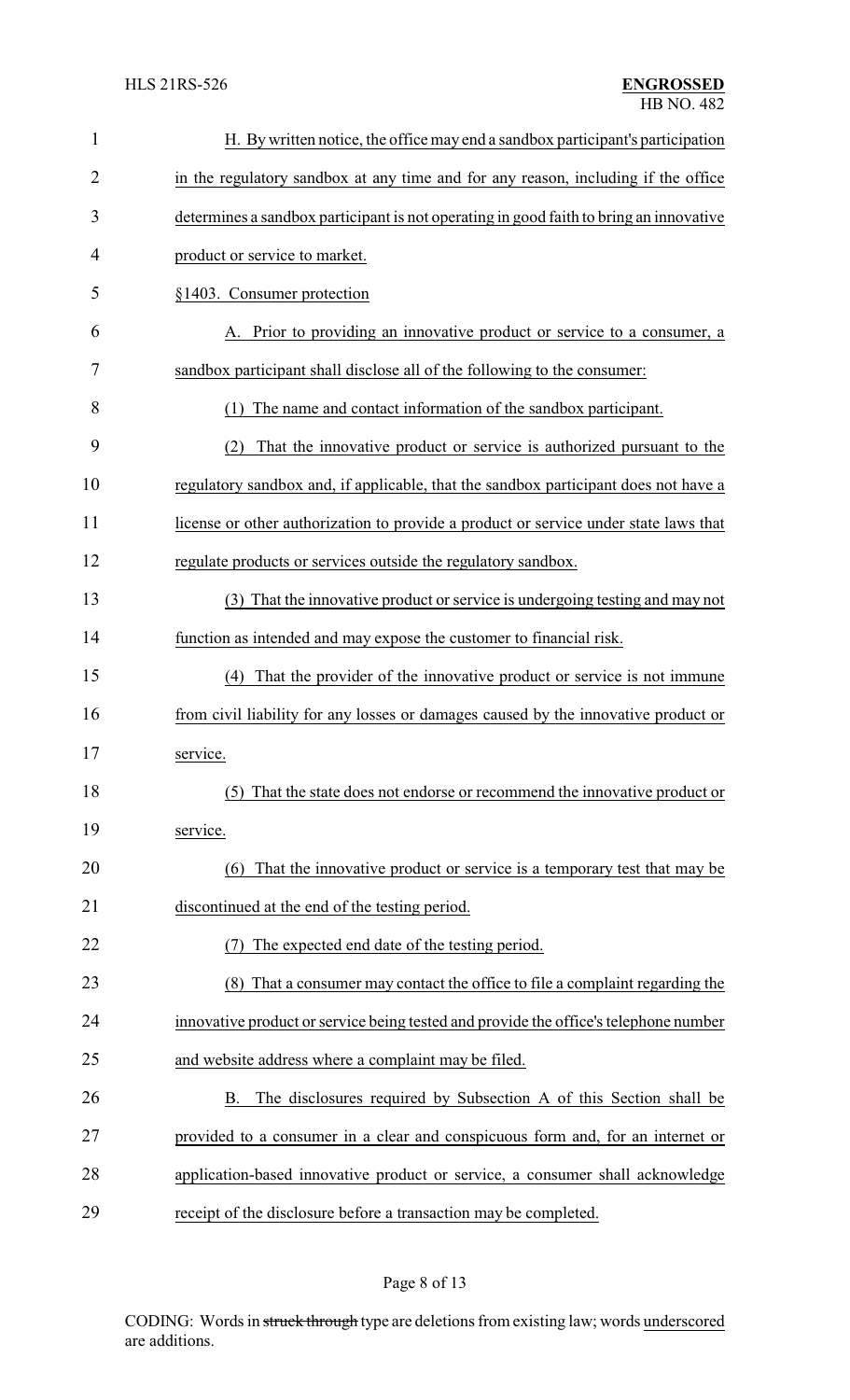| $\mathbf{1}$   | C. The office may require that a sandbox participant make additional                      |
|----------------|-------------------------------------------------------------------------------------------|
| $\overline{2}$ | disclosures to a consumer.                                                                |
| 3              | §1404. Requirements for exit                                                              |
| $\overline{4}$ | A. At least thirty days prior to the end of the twenty-four month regulatory              |
| 5              | sandbox testing period, a sandbox participant shall notify the office of either of the    |
| 6              | following:                                                                                |
| 7              | (1) That the sandbox participant will exit the regulatory sandbox, discontinue            |
| 8              | the sandbox participant's test, and stop offering any innovative product or service in    |
| 9              | the regulatory sandbox within sixty days after the day on which the twenty-four           |
| 10             | month testing period ends.                                                                |
| 11             | That the sandbox participant will seek an extension in accordance with                    |
| 12             | R.S. 6:1405.                                                                              |
| 13             | B. Subject to Subsection C of this Section, if the office does not receive                |
| 14             | notification as required by Subsection A of this Section, the regulatory sandbox          |
| 15             | testing period ends at the end of the twenty-four month testing period and the            |
| 16             | sandbox participant shall immediately stop offering each innovative product or            |
| 17             | service being tested.                                                                     |
| 18             | C. If a test includes offering an innovative product or service that requires             |
| 19             | ongoing duties, such as servicing a loan, the sandbox participant shall continue to       |
| 20             | fulfill those duties or arrange for another person to fulfill those duties after the date |
| 21             | on which the sandbox participant exits the regulatory sandbox.                            |
| 22             | §1405. Extensions                                                                         |
| 23             | Not later than thirty days before the end of the twenty-four month                        |
| 24             | regulatory sandbox testing period, a sandbox participant may request an extension         |
| 25             | of the regulatory sandbox testing period for the purpose of obtaining a license or        |
| 26             | other authorization required by law.                                                      |
| 27             | B. The office shall grant or deny a request for an extension in accordance                |
| 28             | with Subsection A of this Section by the end of the twenty-four month regulatory          |
| 29             | sandbox testing period.                                                                   |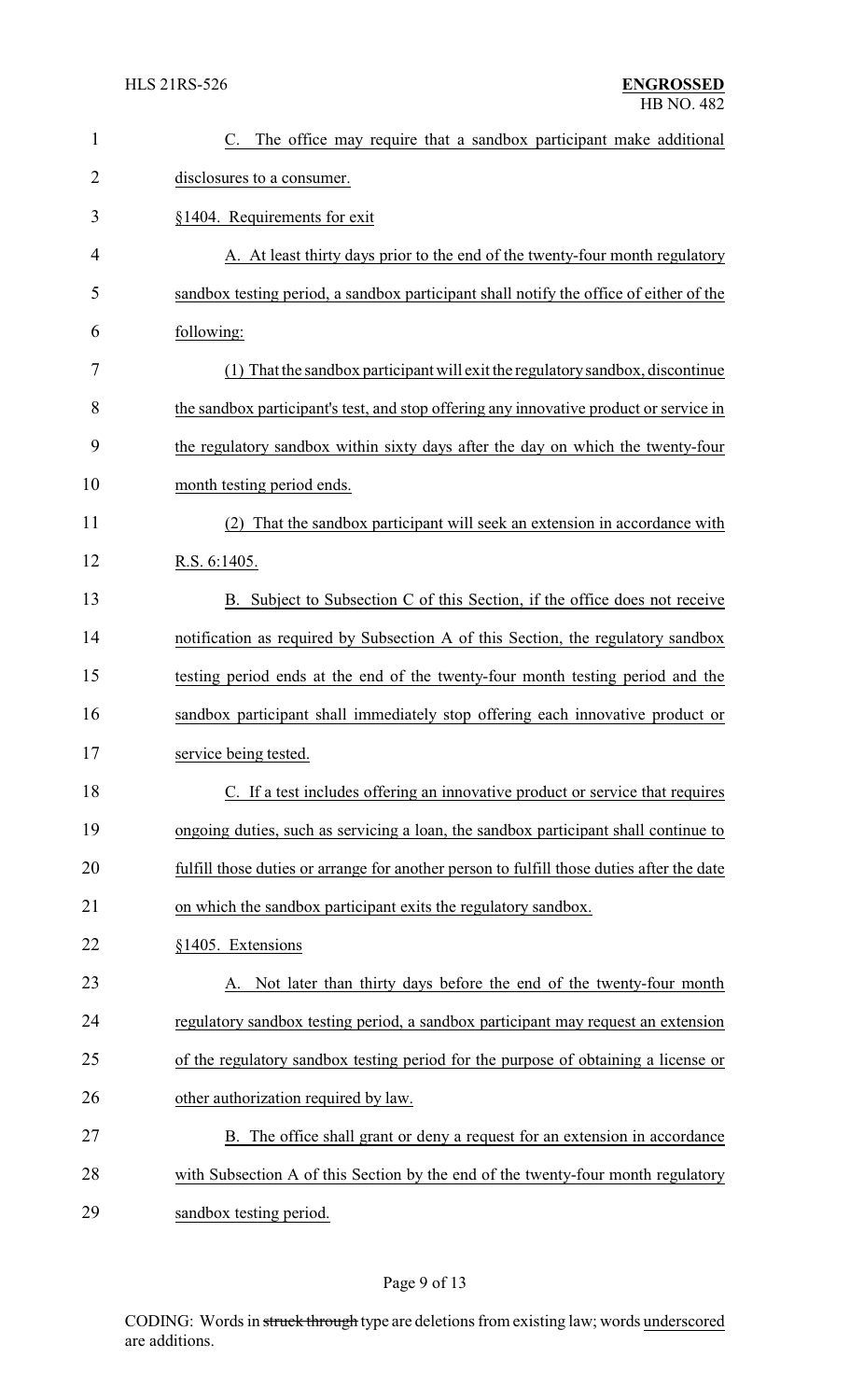| $\mathbf{1}$   | C. The office may grant an extension in accordance with this Section for not            |
|----------------|-----------------------------------------------------------------------------------------|
| $\overline{2}$ | more than six months after the end of the regulatory sandbox testing period.            |
| 3              | D. A sandbox participant who obtains an extension in accordance with this               |
| 4              | Section shall provide the office with a written report every three months that          |
| 5              | provides an update on efforts to obtain a license or other authorization required by    |
| 6              | law, including any applications submitted for licensure or other authorization, any     |
| 7              | rejected applications, and any issued licenses or other authorization.                  |
| 8              | §1406. Record keeping; reporting requirements                                           |
| 9              | A. A sandbox participant shall retain records, documents, and data produced             |
| 10             | in the ordinary course of business regarding an innovative product or service tested    |
| 11             | in the regulatory sandbox.                                                              |
| 12             | B. If an innovative product or service fails before the end of a testing period,        |
| 13             | the sandbox participant shall notify the office and report on actions taken by the      |
| 14             | sandbox participant to ensure consumers have not been harmed as a result of the         |
| 15             | failure.                                                                                |
| 16             | The office may establish periodic reporting requirements for a sandbox                  |
| 17             | participant.                                                                            |
| 18             | D. The office may request records, documents, and data from a sandbox                   |
| 19             | participant and, upon the office's request, a sandbox participant shall make the        |
| 20             | records, documents, and data available for inspection by the office.                    |
| 21             | If the office determines that a sandbox participant has engaged in, is<br>Ε.            |
| 22             | engaging in, or is about to engage in any practice or transaction that is in violation  |
| 23             | of this Chapter or that constitutes a violation of a state or federal criminal law, the |
| 24             | office may remove a sandbox participant from the regulatory sandbox.                    |
| 25             | F. On or before October 1st of each year, the office shall provide an annual            |
| 26             | written report to the House Committee on Commerce and Senate Committee on               |
| 27             | Commerce, Consumer Protection, and International Affairs. The report is to provide      |
| 28             | information regarding each sandbox participant and make recommendations relative        |
| 29             | to the effectiveness of the regulatory sandbox.                                         |

# Page 10 of 13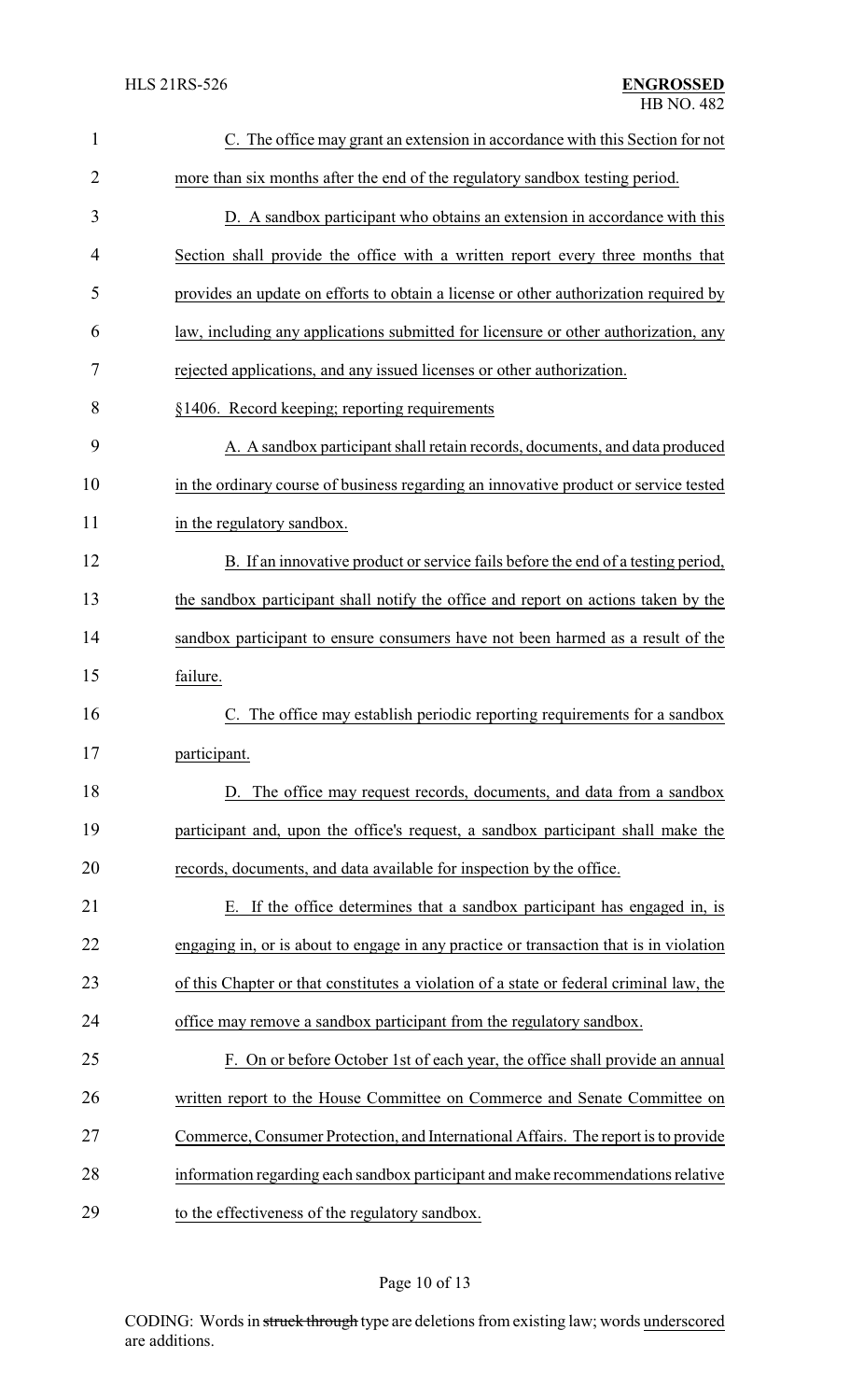#### DIGEST

The digest printed below was prepared by House Legislative Services. It constitutes no part of the legislative instrument. The keyword, one-liner, abstract, and digest do not constitute part of the law or proof or indicia of legislative intent. [R.S. 1:13(B) and 24:177(E)]

| HB 482 Engrossed<br>2021 Regular Session | Wright |
|------------------------------------------|--------|
|------------------------------------------|--------|

**Abstract:** Creates a regulatory sandbox program to be administered by the Office of Financial Institutions.

Proposed law defines "applicable agency", "applicant", "blockchain technology", "consumer", "office", "financial product or service", "innovation", "innovative product or service", "regulatory sandbox", "sandbox participant", and "test".

Proposed law requires the Office of Financial Institutions ("office") to create a regulatory sandbox program and imposes duties relative to the administration of the program.

Proposed law requires the office to produce an application that an applicant can use to apply for the program, and provides the information that is to be gathered through the application.

Proposed law allows the office to collect an application fee from the applicant in accordance with present law.

Proposed law requires an applicant to submit a separate application for each innovative product or service the applicant wants to test.

Proposed law allows the office to seek additional information, outside of the information required in proposed law from the applicant.

Proposed law requires the office to notify an applicant of the approval or rejection of his application within 90 days from the submission of the application.

Proposed law allows for a mutually agreed upon extension of the 90-day requirement.

Proposed law requires the office to consult with applicable agencies and provides parameters and procedures for the consultation.

Proposed law requires the office to consider an applicant's competitors in making a determination on the approval or denial of the application.

Proposed law allows the office to deny an application for any reason, but requires the office to provide a written explanation to the applicant.

Proposed law provides a 24-month period for a participant to test the innovative product or service.

Proposed law provides conditions for the testing of the innovative product or service.

Proposed law provides specific conditions for the testing of a consumer loan and for testing a product or service that would normally require a money transmitter's license under present law.

Proposed law provides that a participant who is engaged in the 24-month testing process, is deemed to have any necessary licenses for purposes of present law.

### Page 11 of 13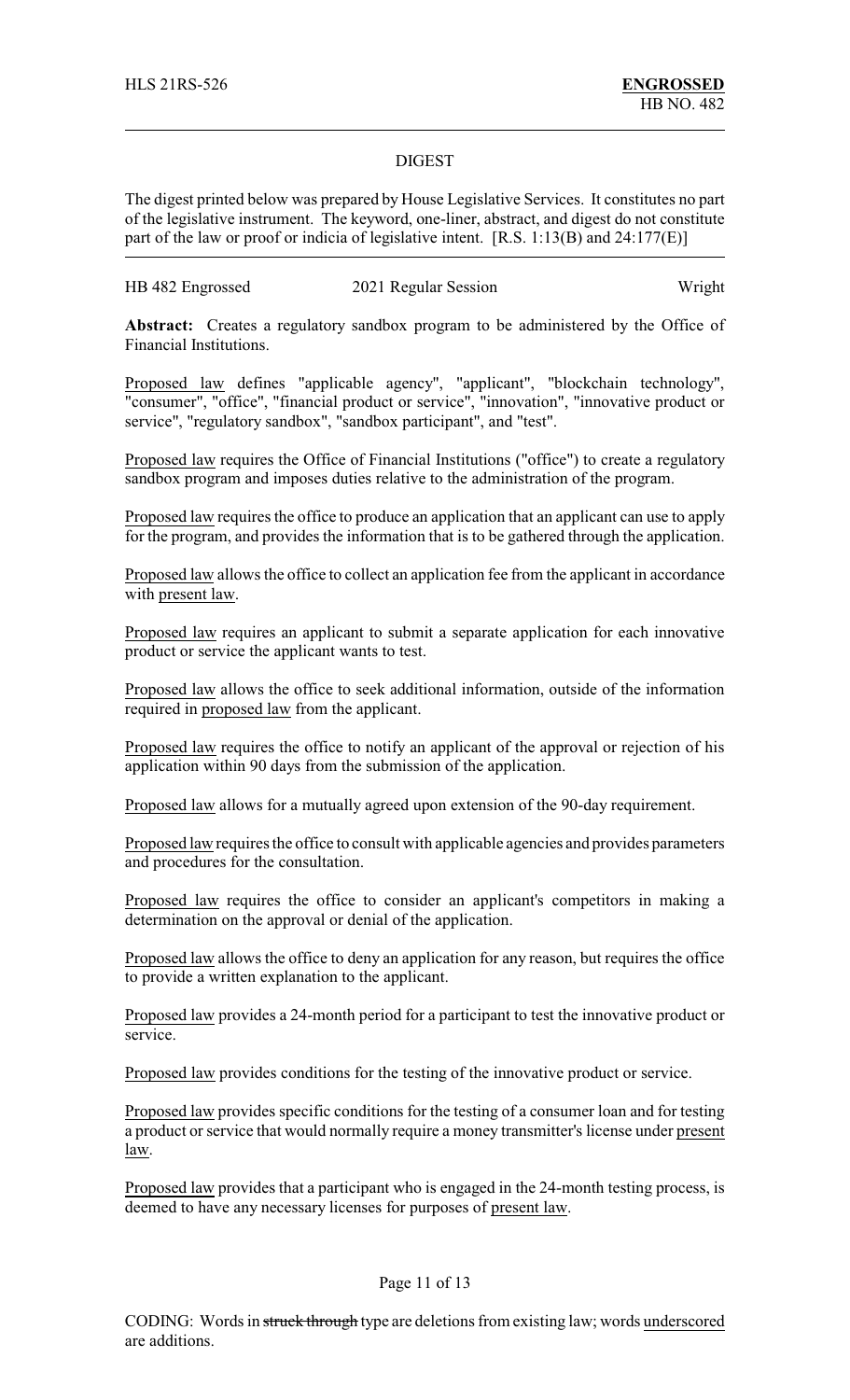Proposed law provides that a participant who is engaged in the 24-month testing process is not subject to provisions of present law that regulate financial products or services, but allows the office to determine that some provisions of present law remain applicable under certain conditions.

Proposed law requires the office to notify a participant of the provisions of present law that are still applicable, if the office has determined that the provisions still apply.

Proposed law does not give a participant immunity related to any criminal offense.

Proposed law allows the office to end a participant's involvement in the program at any time and for any reason and requires the office to provide written notice to the participant.

Proposed law requires a participant to disclose certain information to a consumer prior to providing the product or service to the consumer. The information is to be disclosed in a clear and conspicuous form and the consumer is required to acknowledge receipt.

Proposed law allows the office to add to the list of information that is to be disclosed to a consumer.

Proposed law requires a participant to notify the office of his intention to exit or extend his participation in the sandbox program at least 30 days prior to the end of the 24-month testing period. If the participant does not provide this notification in the manner required, proposed law provides that the test period ends at the end of the 24-month period, and prohibits the applicant from offering the product or service being tested.

Proposed law requires the participant to ensure that for any products or services that require ongoing duties, the duties are still fulfilled either by the participant or a third party.

Proposed law allows a participant to request an extension of the 24-month testing period. The office is required to make a determination on the request before the end of the testing period.

Proposed law limits the extension to no more than 6 months.

Proposed law requires a participant who is granted an extension to submit a report to the office every 3 months that provides an update on the efforts to obtain a license.

Proposed law requires a participant to retain certain records.

If a product or service fails, proposed law requires the participant to notify the office and report on steps the participant has taken to keep consumers from harm.

Proposed law allows the office to require additional reports.

Proposed law allows the office to remove a participant for violating proposed law or present law.

Proposed law requires the office to provide an annual report that provides participant information and recommendations.

(Adds R.S. 6:1401-1406)